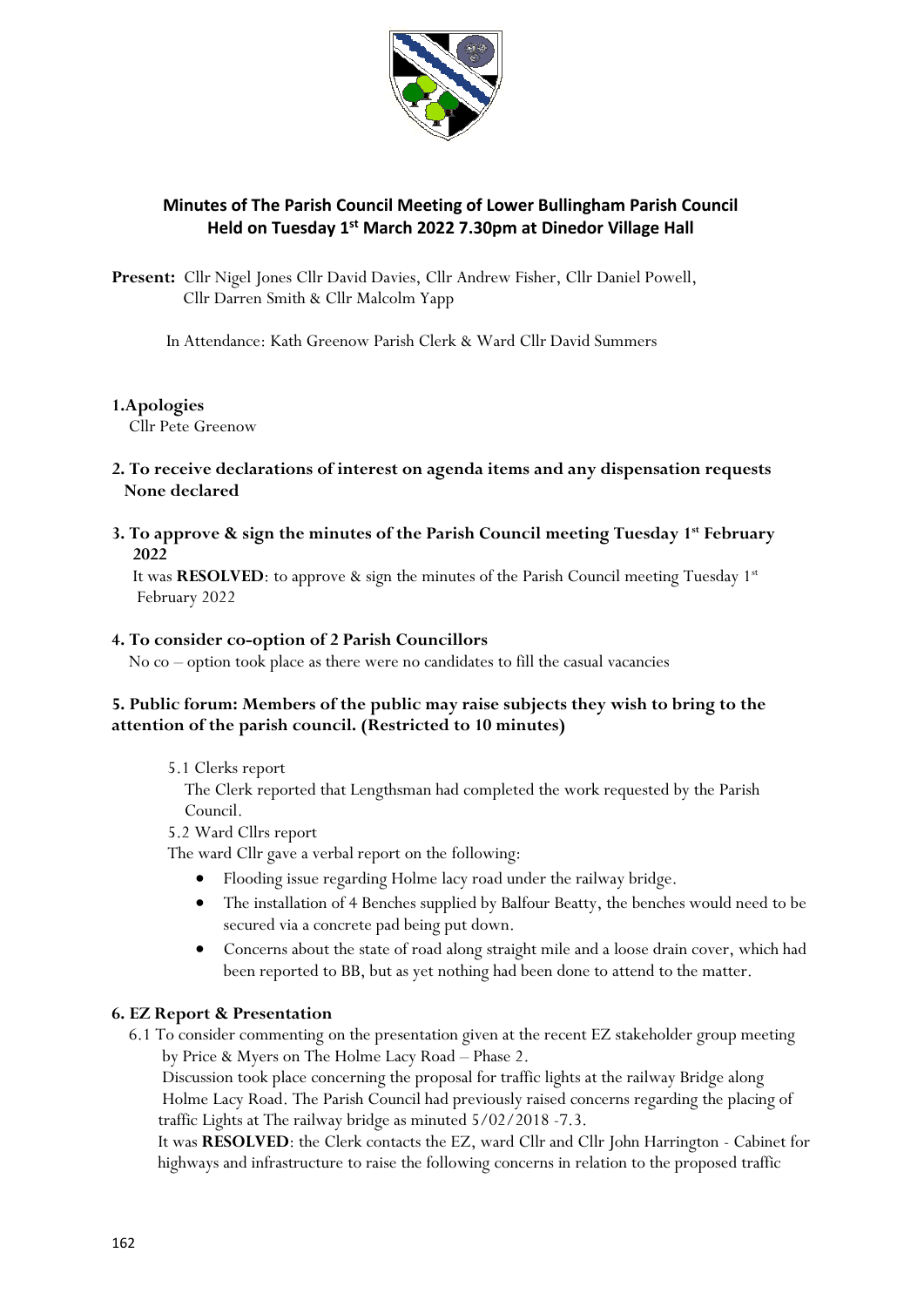lights. Environmental issues relating to car fumes, the area floods on a regular basis when we have rain, and as previously advised by the PC prior to any traffic lights being put permanently in place there should be temporary traffic lights erected and a traffic monitoring survey carried out whist the lights are in place, and the results of the survey discussed with the Parish Council.

## **7. Lengthsman**

7.1 To consider lengthsman work required.

 It was **RESOLVED:** that the lengthsman carries out a monthly maintenance day in the parish starting April Clerk to contact the lengthsman to advise.

7.2 To consider applying for BB drainage grant scheme

It was **RESOLVED:** to applying for BB drainage grant scheme

 7.3 To consider identifying drainage works that could be carried out under BB drainage grant Discussion took place concerning possible areas where drainage works could be carried out under the drainage grant scheme, one being Redbrook area, Cllrs would meet with the lengthsman and locality steward to look and discuss possible areas.

### **8. Parish Footpaths**

8.1 To consider footpath issues and footpaths maintenance work required in the parish.

 No further footpaths work identified. 2 replacement stiles along LOB2/LOB3e had been received by the landowner from Balfour Beatty and would be attended to by the landowner.

### **9.St Clares Court open space area**

9.1. To Receive a report from Cllr Dave Davies regarding parishioner's request concerning St Clares Court open space area.

 Cllr Dave Davies reported he had met with the parishioner concerned and gave a verbal report on what the parishioner had requested, which was that some of the trees needed cutting back/ topping out and that the small wooden picket fencing needed repairing, a request was also made for some dog fouling signage.

 The parishioner had previously cleaned up the overgrown vegetation and undergrowth. The PC acknowledge the parishioner's efforts to tidy up the area.

 It was **RESOLVED**: that as the land was owned by Herefordshire Council the Parish Council would pass on the request to Balfour Beatty as it was their responsibility to maintain open green spaces. The Clerk was asked to copy the ward Cllr into the correspondence sent and to ask him to help in getting the matter attended to .

It was **RESOLVED**: to acquire some dog fouling signs as requested.

### **10.Highways.**

10.1To consider road issues for reporting to Balfour Beatty.

Ridgehill area potholes previously repaired need attending to again.

 Cllr Andrew Fisher complained about the damage to the verges due to the diversion in place as Balfour Beatty are currently resurfacing the Hoarwithy road (C1261).

It was **RESOLVED**: that the clerk report these via Herefordshire Council's website

 10.2 To consider flooding issues under the railway bridge and in other areas of the Parish The agenda item was being delt with by the ward Cllr and he advised that the area concerned is being looked at by B/B and that the response from B/B was "The railway bridge over Holme Lacy Road site has pumps fitted underneath which are responsible for pumping water off the Road when it rains heavily and collects under the bridge, however in times of heavy rainfall, there sometimes is a time lapse whilst the pumps catch up with the volume of water that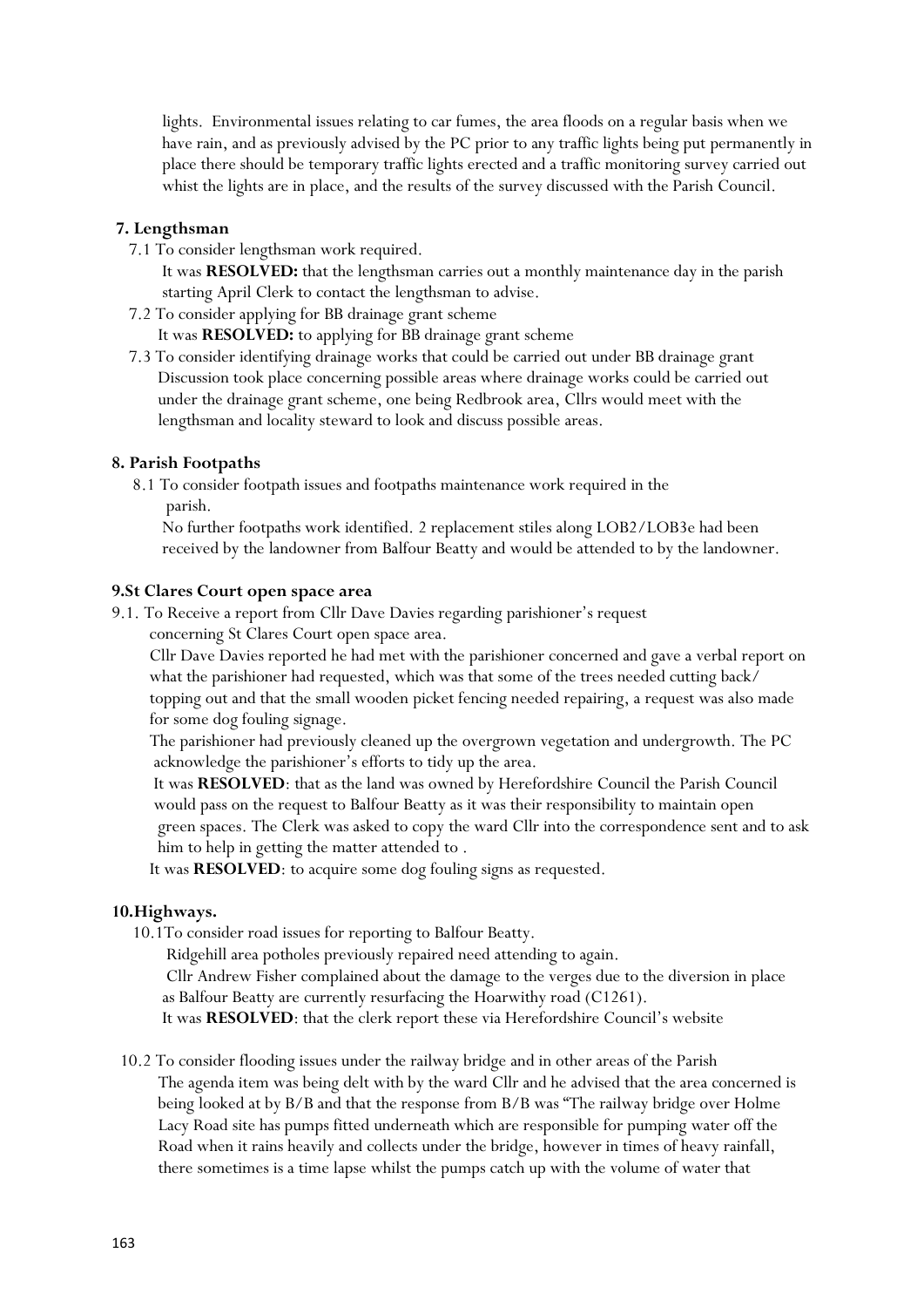collects there.

 BBLP routinely jets the drains under the railway bridge on a cyclical programme as part of our B roads maintenance programme and we have recently added in the jetting of the pipe leading to the pump onto a routine cyclical programme rather than have it on a reactive basis only. This will support the pumps to better manage the volume of water when it rains very heavily."

## **11. Verge Cutting**

 11.1 To consider whether the PC wish to have 1 cut carried out towards the end of the growing season or whether the PC wish for BB to carry out 2 cuts. It was **RESOLVED**: to request that 2 cuts are made during the year by Balfour Beatty's contractor

### **12. Finance**

- 12.1 To note the finance report, bank rec & budget report. The bank balance as of 05/02/2022 was noted as £56156.11The bank rec and budget was also noted and expenditure to date is within the current year's budget
- 12.2 To receive an update from the Clerk concerning the closure of the HSBC a/c's The clerk gave an update on the closure of the HSBC bank accounts which was due to happen on 14/02/2022, however due to the ongoing banking review that HSBC are undertaking as a company the account had not been closed, consequently the Clerks salary for February had been paid via D/D. The Clerk advised that the unity trust bank account application had been submitted and she was awaiting documentation regarding the new account.
- 12.3 To consider invoices for payment. It was **RESOLVED**: to pay the following invoices Dinedor Village Hall room hire - Feb £26.00 A4 Office Products ink cartridge £ 11.50 +vat Eyelid Productions – Annual website support £100.00 HALC Annual Subscription 2022/23 £938.33 +vat Terry Griffiths Lengthsman invoices TGC £ 1176 £475.00 + vat, TGC 1804 £500.00 + vat Clerks salary shortfall for Jan 2022 £25.83
- 12.4To note d/d payment of Clerks salary as per contract for February 2022 noted

### **13. Planning**

- 13.1 To consider commenting on planning consultation 220170 Peacock Lodge Ridgehill Description: Proposed replacement workshop building It was **RESOLVED**: to SUPPORT the application
- 13.2 To receive correspondence from Nick Rawling of Bloor Homes concerning Planning application P194402/0 mixed Urban Extension of Land at Lower Bullingham The correspondence was considered, and It was **RESOLVED:** that the Clerk contacts Highways England & Herefordshire Council Highways to request a copy of the traffic modelling data for the A49 from Ross to and including Holme Lacy Road , and the surrounding local road area

#### **14. Correspondence**

 14.1 To note correspondence since last PC Meeting. All correspondence had been sent to Cllrs prior to the meeting

#### **15. Next Scheduled Parish Council Meeting**

15.1 Tuesday 5 th April 2022 at 7.30pm Dinedor Village Hall 7.30pm